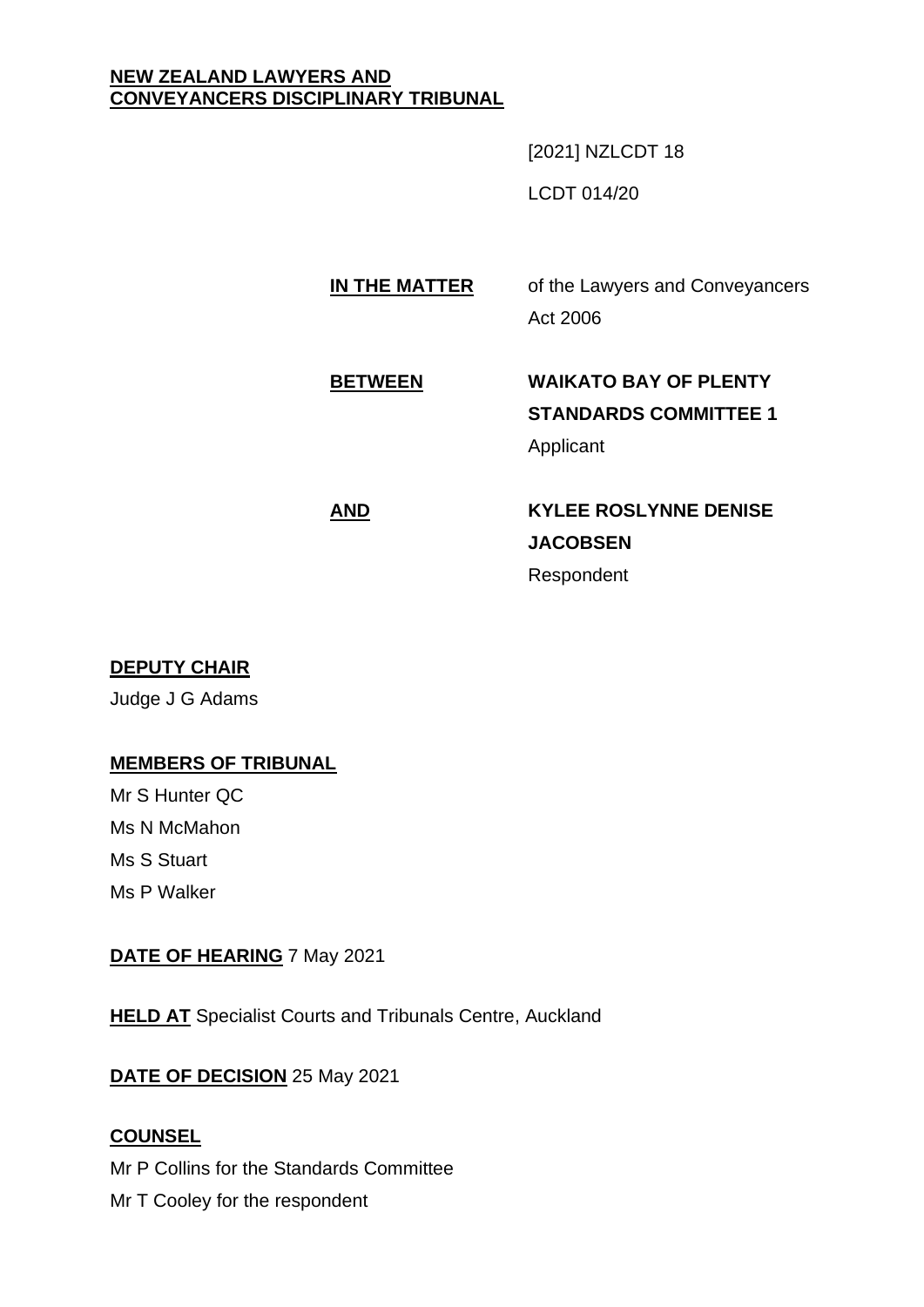#### **DECISION OF THE TRIBUNAL RE LIABILITY**

#### *Introduction*

[1] Ms Jacobsen acted for her mother in a conveyancing transaction where she had a conflict of interest. She has admitted two charges of misconduct. The first relates to acting in circumstances of conflict; the second, to failing to act competently to protect her mother's interests (as her client). This hearing is to determine whether she is liable on a third charge and, if so, whether misconduct or unsatisfactory conduct occurred.

[2] The third charge against Ms Jacobsen is that she engaged in conduct that was misleading or deceptive, or was likely to mislead or deceive, her mother. The Standards Committee argues that her conduct breached Rule 11.1 of the Lawyers and Conveyancers Act (Lawyers: Conduct and Client Care) Rules 2008 (the Rules). The Standards Committee particularly notes her written promises to do two things: she promised to prepare a document to record the arrangement with her mother; and she promised to register a caveat to protect her mother's interest in the property. During Mr Collins' opening submissions, we clarified that the charge was based upon the totality of Ms Jacobsen's conduct around the time of the conveyancing, not limited narrowly to either or both of those promises.

[3] Mr Cooley submits that the Standards Committee has not proved necessary elements of the charge. He argues that the promises were not dishonestly made, nor misleading or deceptive. He argues that in the absence of evidence by Ms Jacobsen's mother, Ms Jacobsen's evidence on material matters is not refuted. He argues that this matter is an offshoot of Charge 2 (already admitted) or that it amounts to no more than unintentional negligence, short of misconduct.

[4] The issues we must decide are:

• What was the transaction?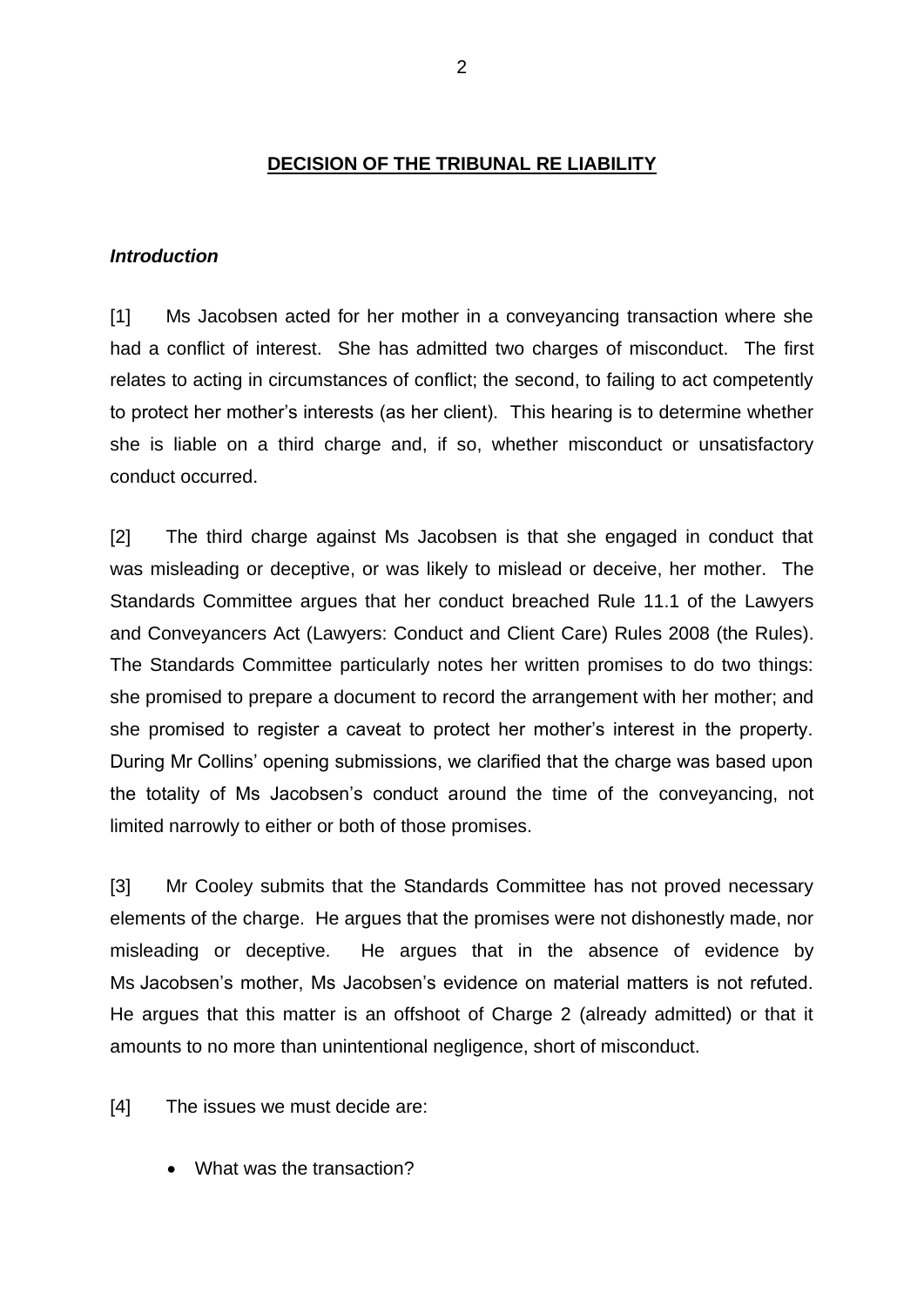- Was Ms Jacobsen's conduct misleading or deceptive, or likely to mislead or deceive, her mother as to the security of her resultant position?
- Is it misconduct? And, if so, is it misconduct falling within Charge 2?
- If it is not misconduct, is it unsatisfactory conduct?

## *What was the transaction?*

[5] Since 2012, Ms Jacobsen's mother and aunt owned a bach property at Mt Maunganui in shares, respectively, of 4:1. They had bought it from their mother's estate. Ms Jacobsen acted for her mother and aunt on that purchase. It had been a family bach where Ms Jacobsen and her mother had shared many treasured holidays.

[6] In 2016, Ms Jacobsen's aunt advised that she wanted to cash up her interest in the bach. Ms Jacobsen's mother could not afford to pay her sister out but did not want the bach to be sold. Her three sons (all older than Ms Jacobsen) were unable to assist her predicament.

[7] Ms Jacobsen's mother was a retired schoolteacher (mathematics) living in her own home in Putaruru. Her interest in the property was her major financial asset. She had formerly owned a property at Kinloch which she had transferred, through two successive transactions, to her son Brendon, an accountant. Ms Jacobsen's employers at the time acted in those transactions. Ms Jacobsen's mother had, a few years earlier, borrowed \$50,000 on the security of an old bank mortgage registered against her home and provided it to Ms Jacobsen who was then having financial difficulties.

[8] Ms Jacobsen was living with her husband and young son at Otorohanga. She had recently commenced sole practice in Te Awamutu. Her relationship with her mother was close and cordial.

[9] Ms Jacobsen and her husband were directors and equal shareholders in Vantage Acquisitions Limited (VAL). Ms Jacobsen proposed that VAL would buy the property from both sisters; Ms Jacobsen's aunt would be paid for her one-fifth share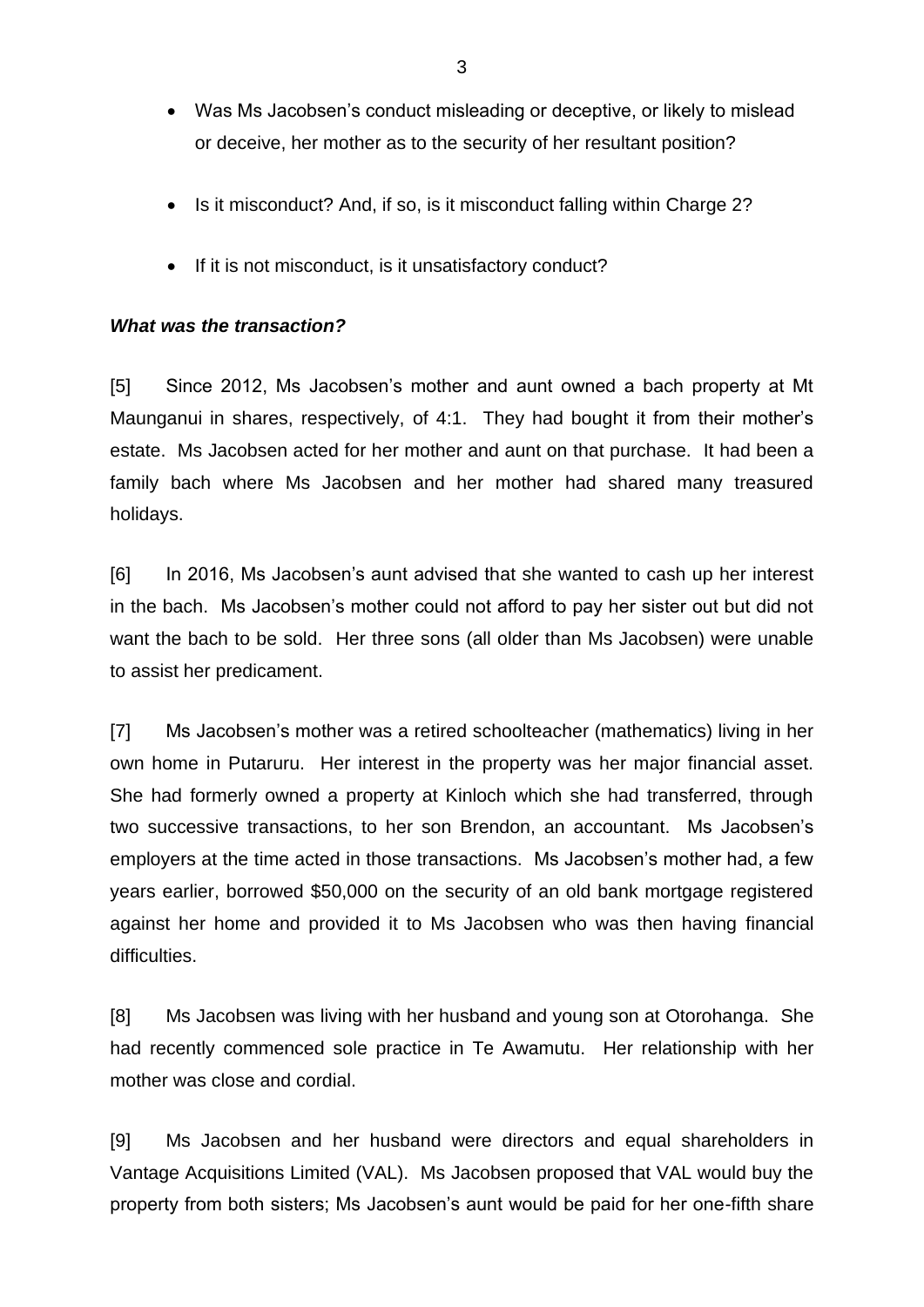and VAL would hold the remaining four-fifths on trust for Ms Jacobsen's mother. As noted earlier, Ms Jacobsen promised on 20 June 2016, days before settlement, to prepare a document to record the transaction and the registration of a caveat to protect her mother's interest.

[10] The parties obtained indications of value and settled on \$625,000 as a fair value for the property in 2016. VAL borrowed \$198,000 from ANZ Bank, which was secured by a mortgage against the property. \$125,000 of this borrowing was paid to Ms Jacobsen's aunt for her share. The agreement for sale and purchase recorded that Ms Jacobsen's mother was selling her interest for \$73,000. A mortgage owed by her mother was repaid for a little under \$71,000. The balance of a little over \$2,000 was paid to Ms Jacobsen's mother.

[11] Immediately after settlement on 24 June 2016, VAL owned the property. Ms Jacobsen's mother had \$2,000 but no longer had any legal interest in the property. No document recorded Ms Jacobsen's mother's beneficial interest in the property. No caveat was prepared or registered. No deed of trust was prepared. VAL mortgaged the property to borrow the \$198,000 referred to above. At the same time Ms Jacobsen and her husband refinanced the loan over their own home. The total lending was secured over both properties; the mortgage over the Mt Maunganui property had a priority sum in favour of ANZ of \$1 million.

[12] In December 2017, Ms Jacobsen's mother instructed solicitors to act for her.

[13] Despite her mother having instructed her own lawyers, VAL refinanced with BNZ in April 2018, securing \$1.2 million over the property. Ms Jacobsen's mother was not informed of the refinancing transaction. Ms Jacobsen says that she needed finance to purchase another legal practice in Tauranga to better ensure her ability to earn money and thereby protect her mother's interests in the property.

[14] Each of the parties had separate representation in the eventual settlement negotiations. Disputed areas included why Ms Jacobsen's mother no longer held an interest in the property and why Ms Jacobsen alleged her mother's share was only 68 per cent rather than 80 per cent. Fortunately, the property had risen in value. There is no suggestion in the present case that Ms Jacobsen's mother suffered financial loss. Instead, her legal position was exposed for the period from settlement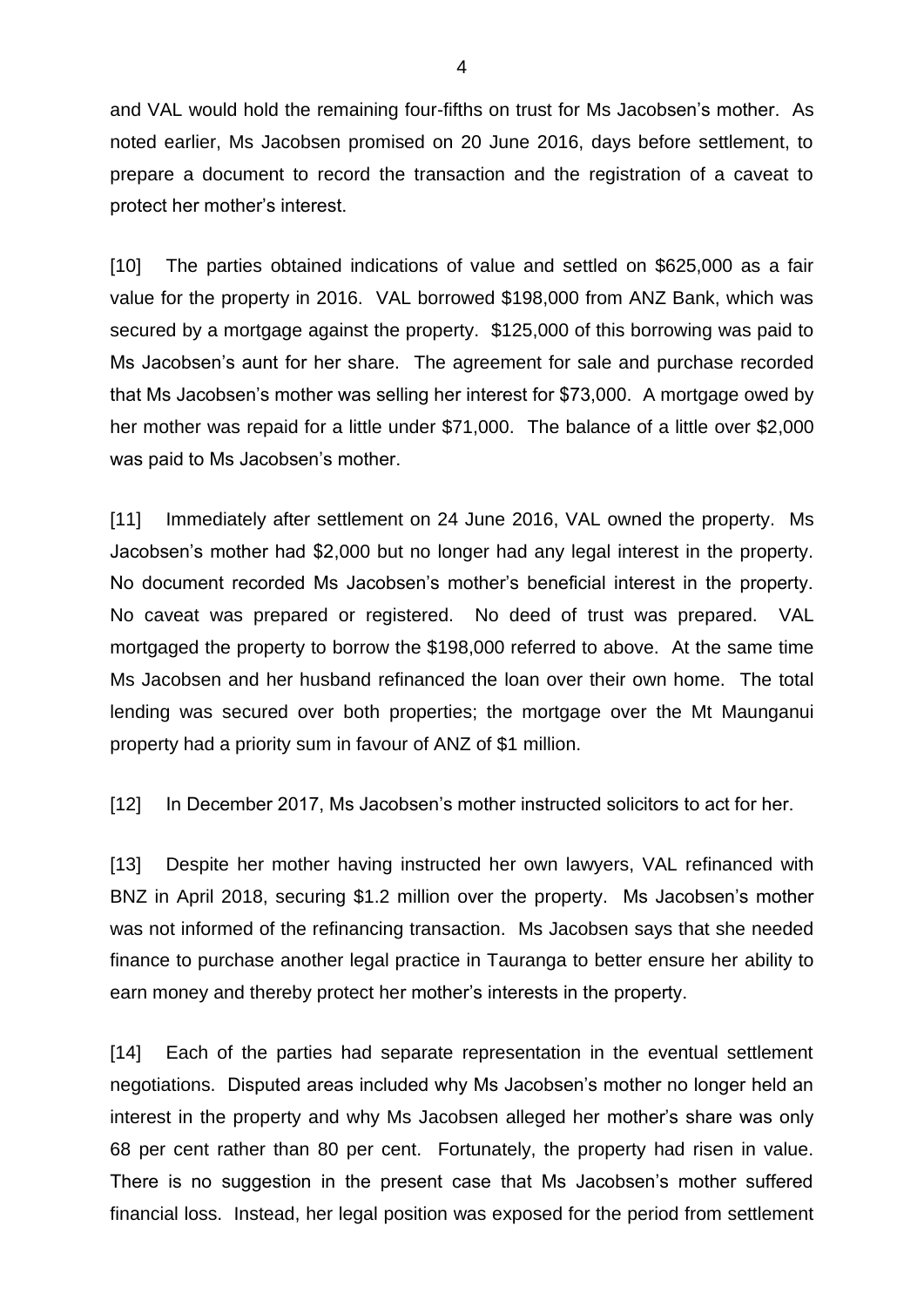until her independent lawyer took steps to redress the matter. They settled, recording their terms in a Deed of Settlement dated 29 March 2019. The property was sold and, subject to adjustment for the earlier repayment of Ms Jacobsen's mother's mortgage, Ms Jacobsen's mother and VAL divided the net proceeds in the proportions of 80:20.

[15] Although the Deed of Settlement contained a confidentiality clause, one of Ms Jacobsen's brothers complained to the Law Society. Ms Jacobsen's mother filed a supporting email to the effect that although she was prevented from complaining because of the confidentiality clause, she supported her son's action. She added "While I hate to pursue this procedure against my daughter, I do want to ensure that similar practices never happen again."<sup>1</sup>

# *Was Ms Jacobsen's conduct misleading or deceptive, or likely to mislead or deceive, her mother as to the security of her resultant position?*

[16] The terms of Rule 11.1 are identical to the test in s 9 of the Fair Trading Act 1986. Counsel agree that the first stage of the test is fixed by reference to the Supreme Court decision in *Red Eagle Corp Ltd v Ellis<sup>2</sup>* :

The question to be answered is "whether a reasonable person in the claimant's situation – that is, with the characteristics known to the defendant or of which the defendant ought to have been aware – would likely have been misled or deceived. If so, a breach of s 9 has been established. It is not necessary under s 9 to prove that the defendant's conduct actually misled or deceived the particular plaintiff or anyone else. If the conduct objectively had the capacity to mislead or deceive the hypothetical reasonable person, there has been a breach of s 9.

[17] Mr Collins established in cross-examination that when, on 20 June 2016, Ms Jacobsen emailed her mother that "I am still preparing the document recording the arrangement between you and Jeremy and I; although, this does not need to be completed prior to settlement on Friday", she had not actually begun physical preparation of such a document. We are willing to read this statement as a loose promise of intent to do so shortly rather than taking a narrow reading. Nonetheless, there was virtually no positive action in this regard. Ms Jacobsen gave evidence of looking on the internet for suitable clauses.

<sup>1</sup> Exhibit B to affidavit Nathan Hunt 021 of Charge Bundle.

<sup>2</sup> *Red Eagle Corp Ltd v Ellis* [2010] NZSC 20.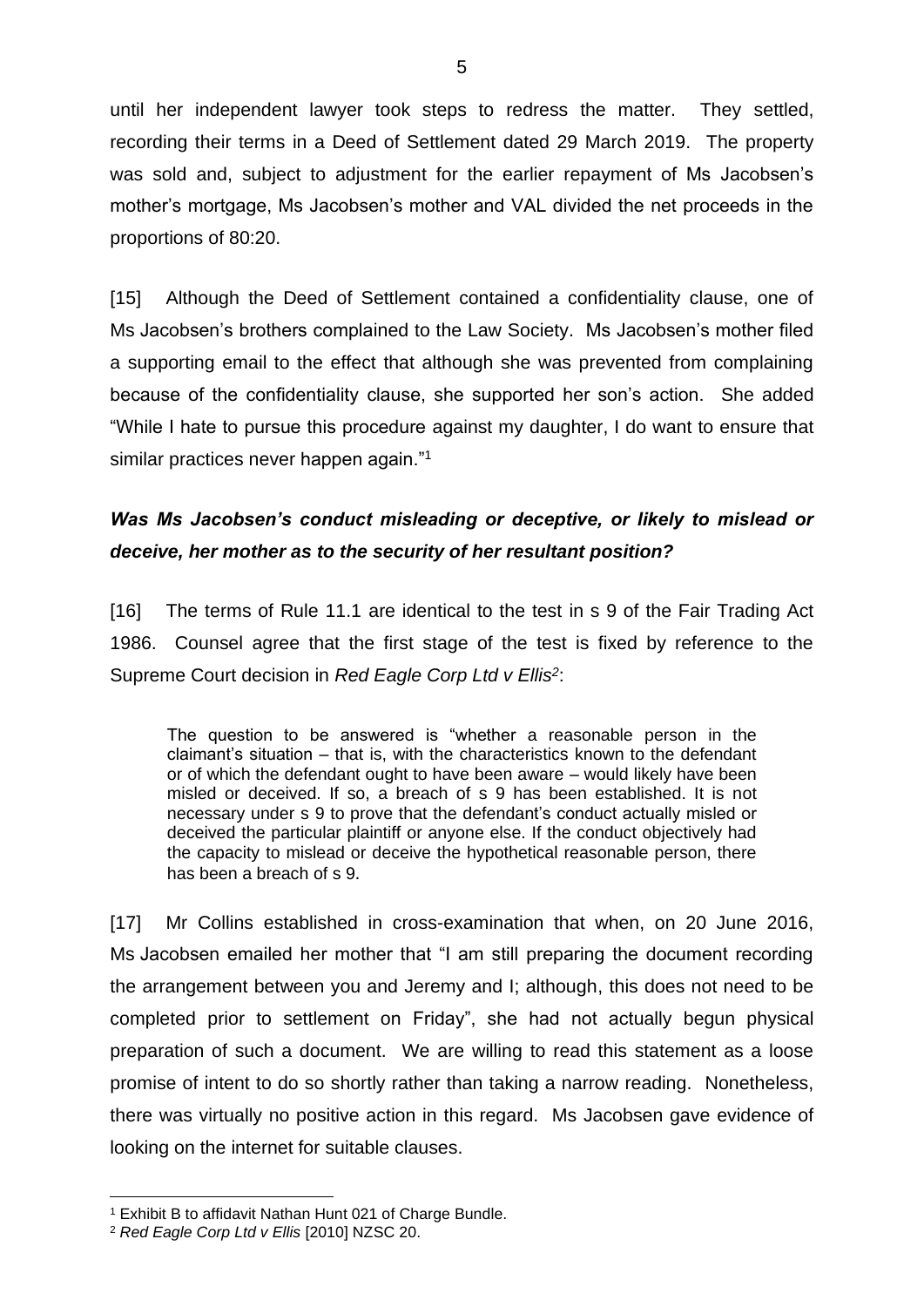[18] Ms Jacobsen's mother was upset about the risk of losing the property to enable her sister to withdraw from ownership. She complained to her daughter that she was not sleeping. We find she was susceptible to an apparent rescue package. We find that her aim was to retain her interest in the property. Although there were slight references to the position of VAL, we find that she would have been unlikely to appreciate the material differences between her owning a share in the real estate and VAL owing it, even if some or all of the shares in VAL were held on trust to secure a position for her. Among the difficulties in this situation is the fact that there was no document establishing the relative positions of the parties, let alone the precise obligations of Ms Jacobsen, her husband or VAL to Ms Jacobsen's mother.

[19] The failure to appreciate consequences may have been shared by Ms Jacobsen herself. As Tribunal member McMahon pointed out to Ms Jacobsen, once the real estate was owned by VAL, there was no possibility of a caveatable interest to protect Ms Jacobsen's mother who had, at best, only a beneficial interest in the shareholding of the company. After that exchange, Ms Jacobsen's evidence adjusted for that feature and she suggested that the reference to a caveat were loose words, not necessarily meaning a caveat over land, but that her mother was aware of the difference and was content with the removed interest. We were not convinced of that proposition. The tenor of the language in the limited written records available tends strongly in favour of the proposition that Ms Jacobsen's mother thought the transaction would preserve her interest in the property (meaning the real estate). We do not accept that she would have appreciated the consequences such as the ability for Ms Jacobsen and her husband to refinance without reference to her, as they did in April 2018.

[20] We find Ms Jacobsen's conduct in assuring her mother that her interest in the property would be protected was conduct that was likely to mislead or deceive her mother. If her mother had the degree of sophistication in business matters that Ms Jacobsen contends, she would have inferred from the promise of a caveat that she would at least have a caveatable interest in the land. We find Ms Jacobsen's mother's subsequent conduct in challenging the entire transaction as conduct supportive of her having been misled or deceived. Even the extent of her notional interest, whether 80 per cent or 68 per cent, proved to be a significant misunderstanding between the parties which supports the view that she was misled or deceived. Had the precise terms of the proposition been clarified, documented,

6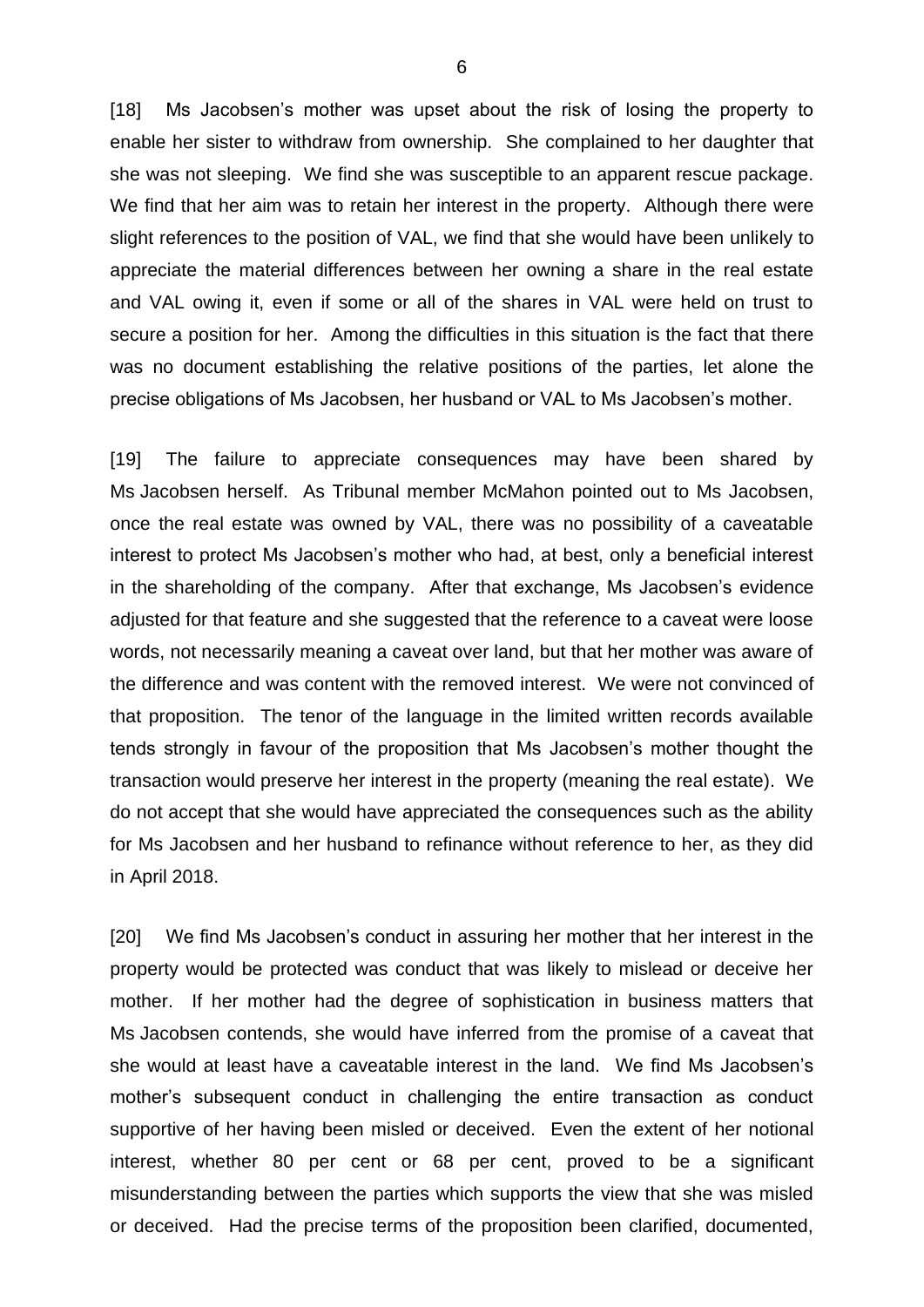and ratified by all, well before settlement, Ms Jacobsen's mother's notional share in the property would have been settled.

[21] In re-examination, Mr Cooley reminded us about the tendrils of evidence that, read in isolation and in a favourable light for Ms Jacobsen, might cast doubt on this matter. Looking at the evidence overall and taking as charitable a view of Ms Jacobsen's mother's ability to appreciate the niceties of this transaction, we are firmly of the view that she expected to retain an interest in the land. We find that she would not have entered into this transaction had she not been misled or deceived by Ms Jacobsen's conduct.

[22] Once misleading or deceptive conduct is found, the inference of causality is readily made. We find that the misleading conduct was an operating cause of Ms Jacobsen's mother's plight.

## *Is it misconduct? And, if so, is it misconduct falling within Charge 2?*

[23] In this case, the charge of misconduct (for Charge 3) is of greater gravity than the alternative charge of unsatisfactory conduct. Accordingly, we must consider misconduct first<sup>3</sup> and only move to consider unsatisfactory conduct if misconduct is not proved.

[24] One of the tests for misconduct is<sup>4</sup>:

*…*

- "(a) … conduct of the lawyer or incorporated law firm that occurs at a time when he or she or it is providing regulated services and is conduct—
	- (ii) that consists of a wilful or reckless contravention of any provision of this Act or of any regulations or practice rules made under this Act that apply to the lawyer or incorporated law firm or of any other Act relating to the provision of regulated services; or

[25] In this case the Standards Committee relies upon a breach of Rule 11.1 of the Rules. The relevant head Rule (Rule 11) provides that "A lawyer's practice must be

…"

<sup>3</sup> *J v Auckland Standards Committee 1* [2019] NZCA 614 at paras [37] and [38].

<sup>4</sup> Section 7(1)(a), Lawyers and Conveyancers Act 2006.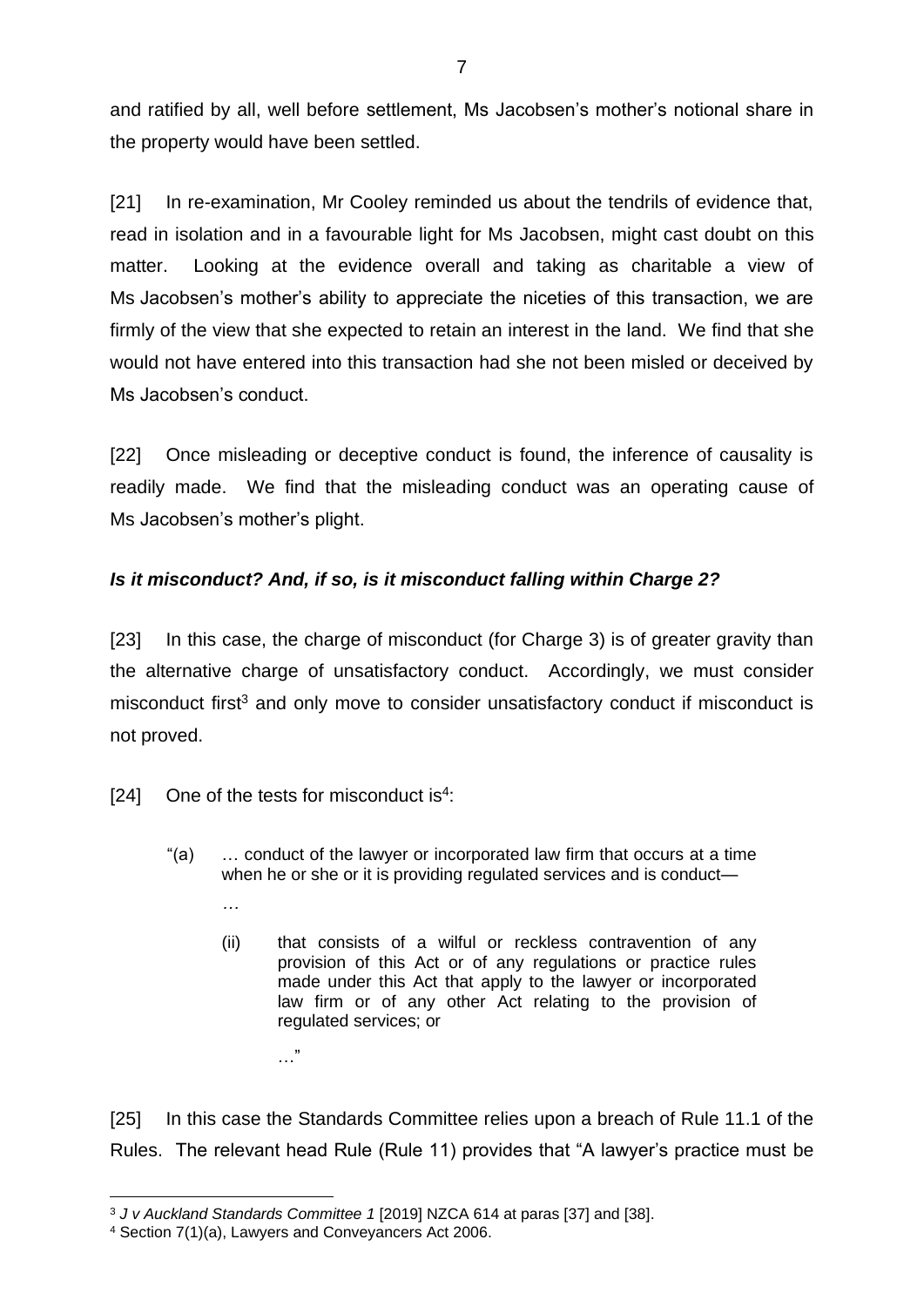administered in a manner that ensures that the duties to … clients are adhered to, and that the reputation of the legal profession is preserved." It is within that context that Rule 11.1 provides "A lawyer must not engage in conduct that is misleading or deceptive or likely to mislead or deceive anyone on any aspect of the lawyer's practice."

[26] It can be noted that Rule 11.1 bears a relationship to Rule 11 which requires adherence to duties to clients and preservation of the reputation of the legal profession. In misconduct cases, breaches of duties reflect on the legal profession generally and reflect on fitness to practise. Unsatisfactory conduct will not bring up the question about fitness to practise.

[27] Considering the term "misconduct," Webb et al observe:<sup>5</sup>

[I]t is clear that misconduct is a very serious professional wrongdoing. This is, of course, confirmed by the contradistinction with unsatisfactory conduct, which (at the higher end) can itself be serious, but clearly not of a degree to reflect on fitness to practise.

[28] Lawyers hold a privileged position. Integrity and trustworthiness are prerequisites to admission because, without these qualities, the public may lack confidence in the profession as a whole. $6$  A candidate in Australia was refused admission because of a lack of "appropriate professional judgement and discretion."7 In New Zealand, in a case regarding a valuer, "Eichelbaum CJ reviewed the concept of professional misconduct generally and noted that across all professions the key element is whether the practitioner's conduct has shown some degree of unfitness to practise."<sup>8</sup>

[29] In the Australian case of Pillai v Messiter,<sup>9</sup> Kirby J observed<sup>10</sup>:

… but the statutory test is not met by mere professional incompetence or by deficiencies in the practice of the profession. Something more is required. It includes a deliberate departure from accepted standards or such serious negligence as, although not deliberate, to portray indifference and an abuse of the privileges which accompany registration as a medical practitioner.

<sup>5</sup> *Ethics, Professional Responsibility and the Lawyer,* Webb, Dalziell and Cook, LexisNexis, at p 107.

<sup>6</sup> *Lawyers' Professional Responsibility (5th ed.)*: G E Dal Pont. Thomson Reuters, at p 37.

<sup>7</sup> *Re Hampton* [2002] QCA 129; See Dal Pont (above), p 46.

<sup>8</sup> *Ethics, Professional Responsibility and the Lawyer,* Webb, Dalziell and Cook, LexisNexis, at p 108 - 109, referring to *Dentice v Valuers Registration Board* [1992] 1 NZLR 720, 724 – 725.

<sup>9</sup> *Pillai v Messiter* (1989) 16 NSWLR 197.

<sup>10</sup> *Pillai v Messiter* (1989) 16 NSWLR 197, 200.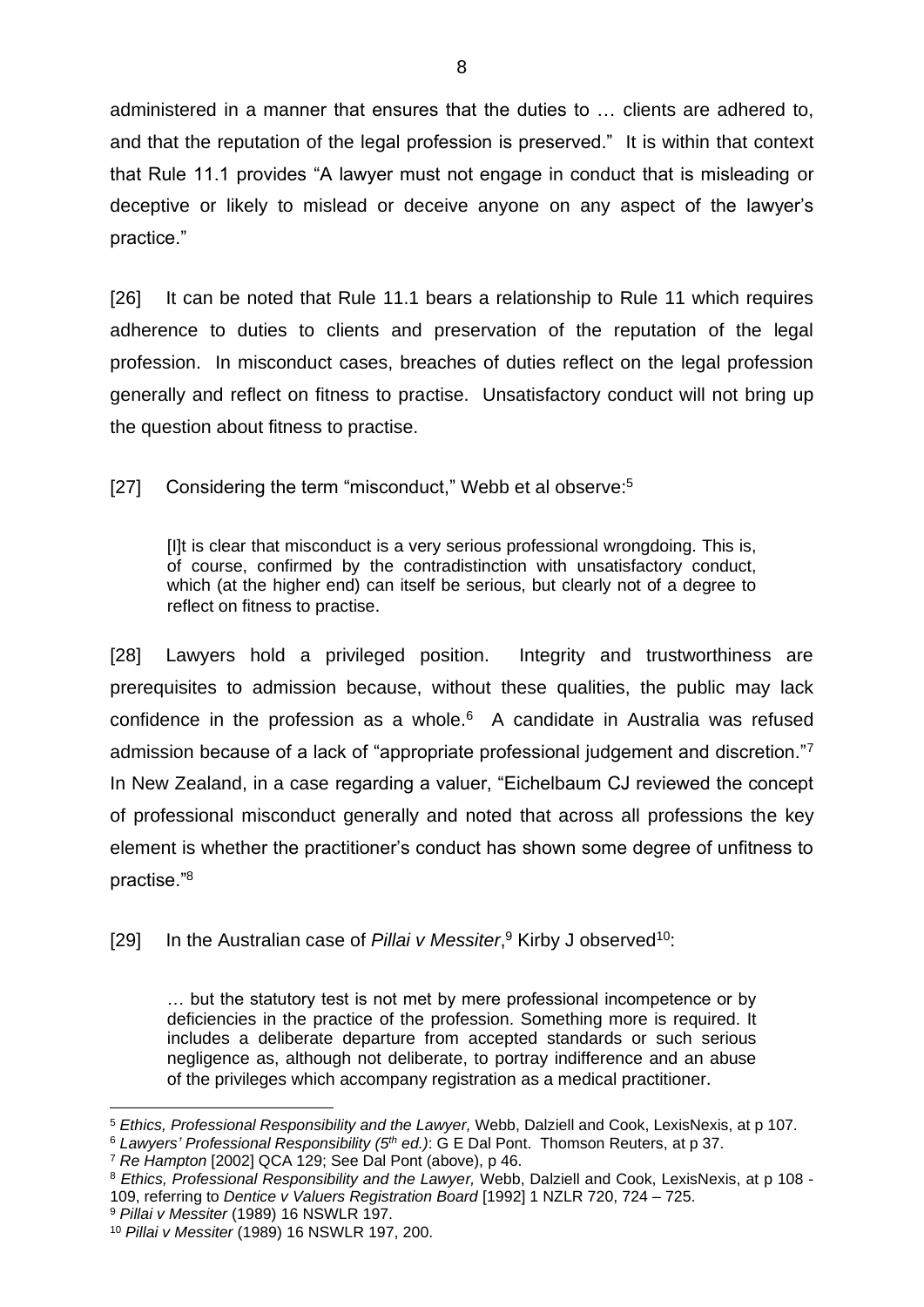[30] Kirby J's dicta was adopted by the New Zealand Court of Appeal in *Complaints Committee No 1 of the Auckland District Law Society v C where it was* held that intentionality is not a necessary ingredient of misconduct. The Court stated:

While intentional wrongdoing by a practitioner may well be sufficient to constitute professional misconduct, it is not a necessary ingredient of such conduct. The authorities referred to above (and referred to in the Tribunal decision) demonstrate that a range of conduct may amount to professional misconduct, from actual dishonesty through to serious negligence of a type that evidences an indifference to and an abuse of the privileges which accompany registration as a legal practitioner. 11

[31] The test in s 7(1)(a)(ii) of the Lawyers and Conveyancers Act 2006 for misconduct depends on a contravention of the rules. The contravention must be wilful or reckless. The term "wilful" denotes, among other meanings: "determined to take one's own way; obstinately self-willed or perverse; done on purpose or wittingly; purposed, deliberate, intentional; not accidental or casual."<sup>12</sup> "Reckless" denotes, among other meanings, "careless, heedless; careless in respect of one's actions; lacking in prudence or caution; careless in respect of some duty or task, negligent, inattentive; characterised or distinguished by (negligent carelessness or) heedless rashness."<sup>13</sup> Either adjective, "wilful" or "reckless," intensifies the rule contravention required to bring the conduct up to "misconduct".

[32] In the present case, we find that Ms Jacobsen's conduct led her mother to believe her 80 per cent interest in the property, that is, the real estate, was going to be preserved and protected. She was assured she would be protected by a caveat. That was not a possible option given that VAL was to be registered as the owner. Whether Ms Jacobsen appreciated this or not, her assurance misled or deceived her mother so that she was induced to sign the agreement that recorded she was selling her interest in the property for \$73,000.

[33] We find Ms Jacobsen's assurance to her mother that a document would record the transaction similarly misled her. We make that finding because the general assurance was itself an inducement to her mother to approve the transfer even though her own interest was legally unprotected, and no document was prepared to record the transaction.

- $12$  OED  $(2<sup>nd</sup>)$ .
- $13$  OED  $(2<sup>nd</sup>)$ .

<sup>11</sup> *Complaints Committee No 1 of the Auckland District Law Society v C* [2008] 3 NZLR 105.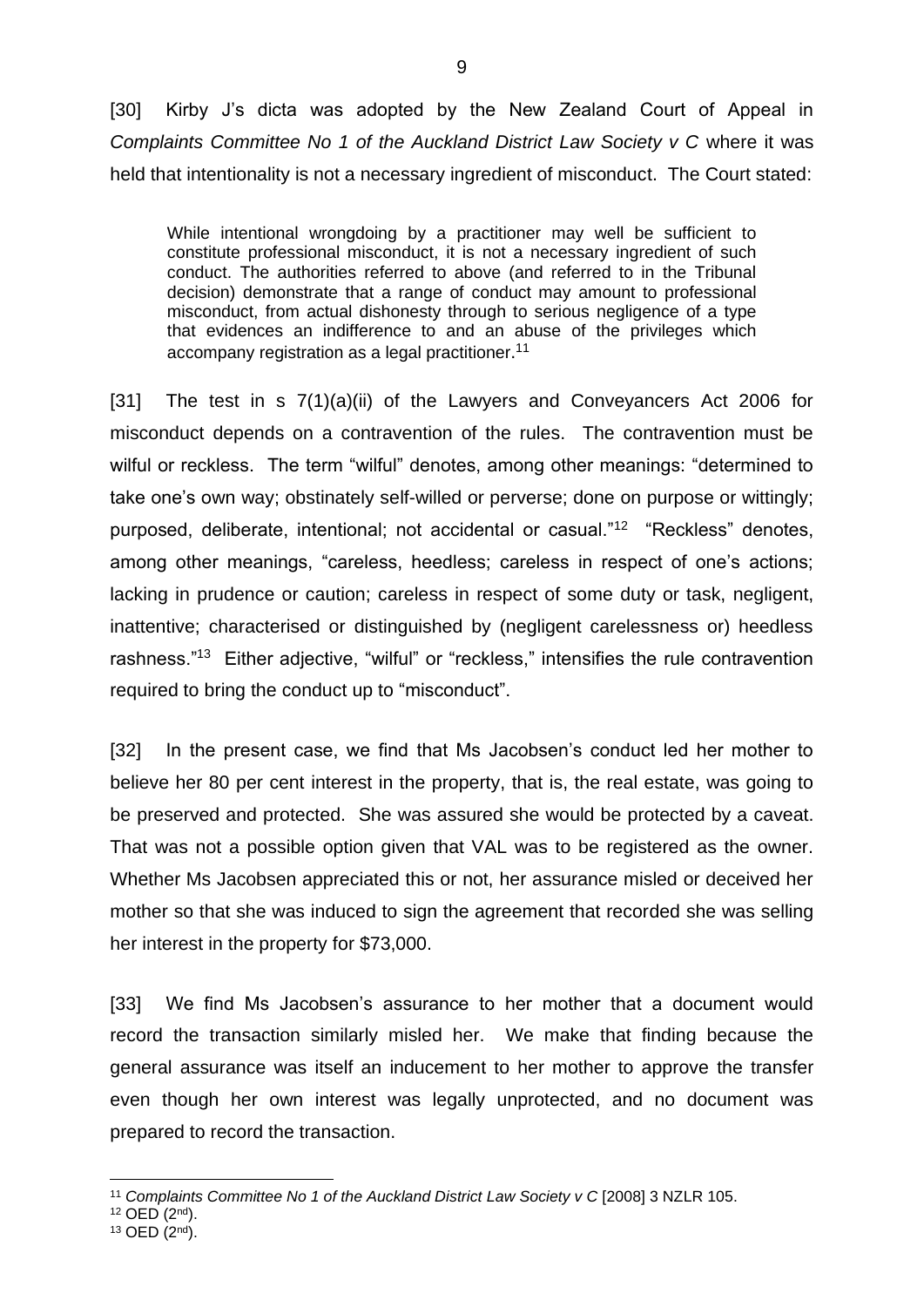[34] We agree with Mr Collins that Ms Jacobsen's misleading representations comprise a form of recklessness that can be described as "wilful blindness."<sup>14</sup> Whether intentional or not, Ms Jacobsen's conduct in describing the transaction and the way her mother's interest would be protected, amounts to recklessness. We find a breach of Rule 11.1 and accordingly find that the s 7(1)(a)(ii) test is satisfied. Accordingly, we find this default amounts to misconduct.

[35] In this case, there is some inevitable overlap between aspects of the three charges. The professional blindness that prevailed once Ms Jacobsen embarked upon acting for her mother in this conflicted transaction contributed to her failure to properly protect her mother's interests. Her mother's interests were not protected as any client was entitled to expect. Instead, she was left legally exposed and any action to protect her was relegated down in priority below any other work. Equally, Ms Jacobsen may not have appreciated how her rescuing package and her offer to do the work without fees would induce her mother into a relationship that offered no professional protection for her as a client.

[36] We would not want to add to the number of charges if the substance of Charge 3 is essentially a circumstance of Charge 2, failing to protect her mother's interests. We are satisfied this is a proper stand-alone charge. The conduct whereby her mother was induced to enter into the transaction is not merely an adjunct of Charge 2. It is a product of Charge 1. Charge 3 deals with the conduct that placed Ms Jacobsen's mother in the position where Charge 2 operates. We do not find Charge 3 as an unnecessary duplication of charges.

[37] We find Charge 3 proved as misconduct.

### *If it is not misconduct, is it unsatisfactory conduct?*

[38] Because we have unanimously, firmly found misconduct, we see no need in discussing the lesser alternative charge.

<sup>14</sup> *Hong v Auckland Standards Committee* 5 [2020] NZHC 1599 at para [59].